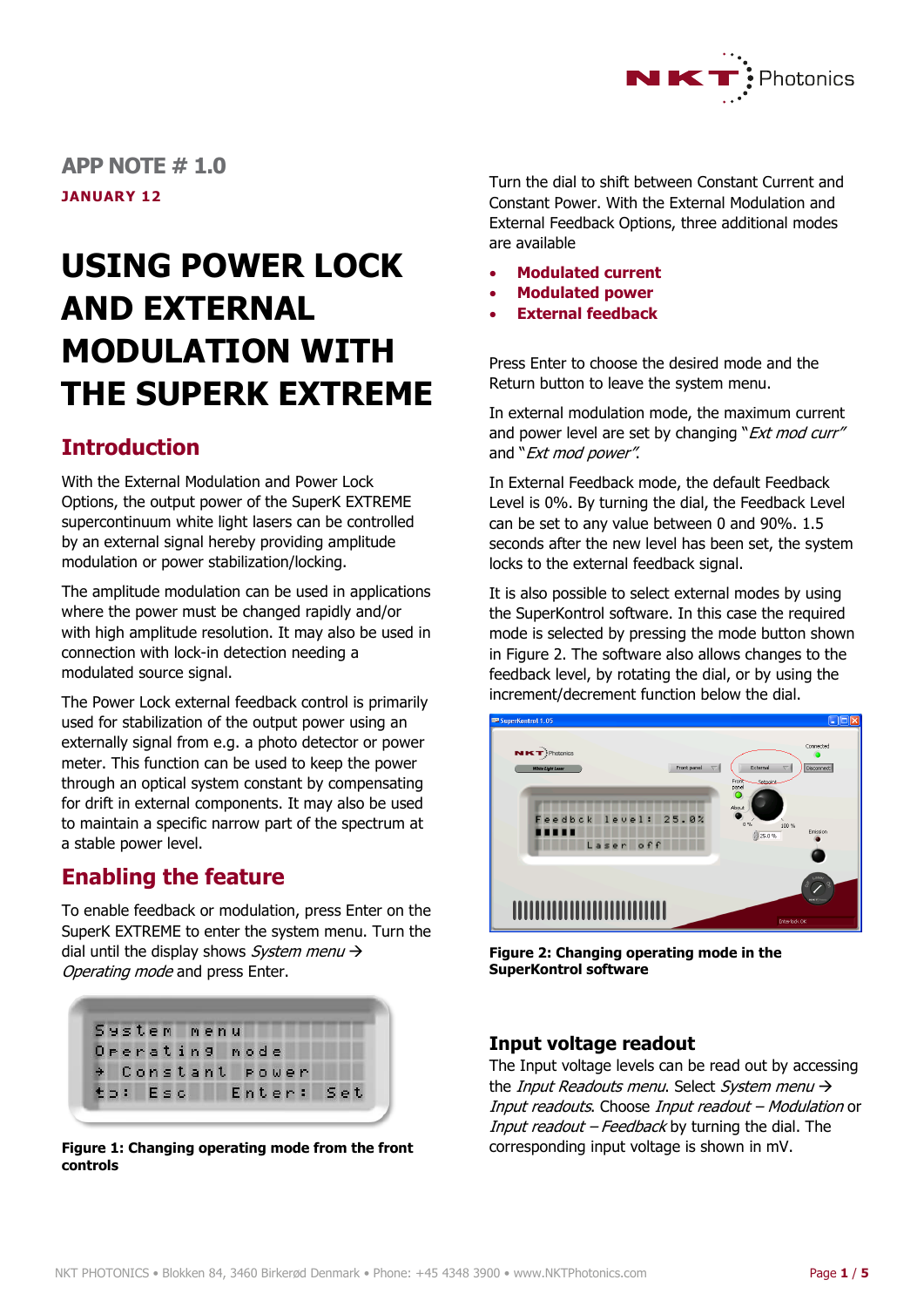

**Note:** In External Feedback Mode it is important that the system gets a valid electrical feedback signal. Otherwise the system may default to maximum output power. Therefore, it is recommended to monitor the Feedback signal via the Input Readouts menu before locking to external feedback.

#### **Electrical interfaces and specifications**

The feedback and modulation interfaces are located on the back panel of the SuperK EXTREME. The electrical interface specification is shown below in Table 1, the interface BNC connectors are shown in Figure 3.

| Parameter                       | <b>Value</b>      |
|---------------------------------|-------------------|
| <b>Modulation input voltage</b> | $0 - 10V$         |
| Current mode                    |                   |
| Modulation bandwidth, 3dB       | $100Hz$ (typ)     |
| Rise- and fall-time             | $<5ms$ (typ)      |
| Power mode                      |                   |
| Modulation bandwidth, 3dB       | 50Hz (typ)        |
| Rise- and fall-time             | $<$ 10 $ms$ (typ) |
| Feedback input voltage          | $0 - 4V$          |
| Feedback bandwidth              | $<$ 200Hz         |
| Feedback sample rate            | 200Hz             |

#### **Table 1: Modulation and Feedback Interface Specifications**



**Figure 3: Back panel of the SuperK EXTREME showing the input for external feedback and modulation**

# **External Modulation**

In Modulated Current mode, the pump current in the booster is modulated as function of the electrical signal applied to the Modulation Input.

The bandwidth of the Modulation Input is 100 Hz, i.e. with a sinusoidal input, the applied signal should not exceed 100 Hz.

In Modulated Power mode, the output power is modulated as function of the input. The bandwidth is reduced to 50 Hz and for signals other than a sine wave (e.g. square, saw tooth, etc.), the frequency must be limited accordingly.



**Figure 4: Frequency response using external modulation.**

On systems with pulse-picker, the output power is scaled automatically with the laser pulse repetition rate as shown on Figure 5.



#### **Figure 5: Power scaling with pulse picker in External Modulated Power mode.**

**Note:** The output power is not linearly dependent on the drive current. In current mode, this may cause distortion of the output modulation. Also, the output spectrum depends on the drive current and this may cause distortion of the output modulation in both current and power mode.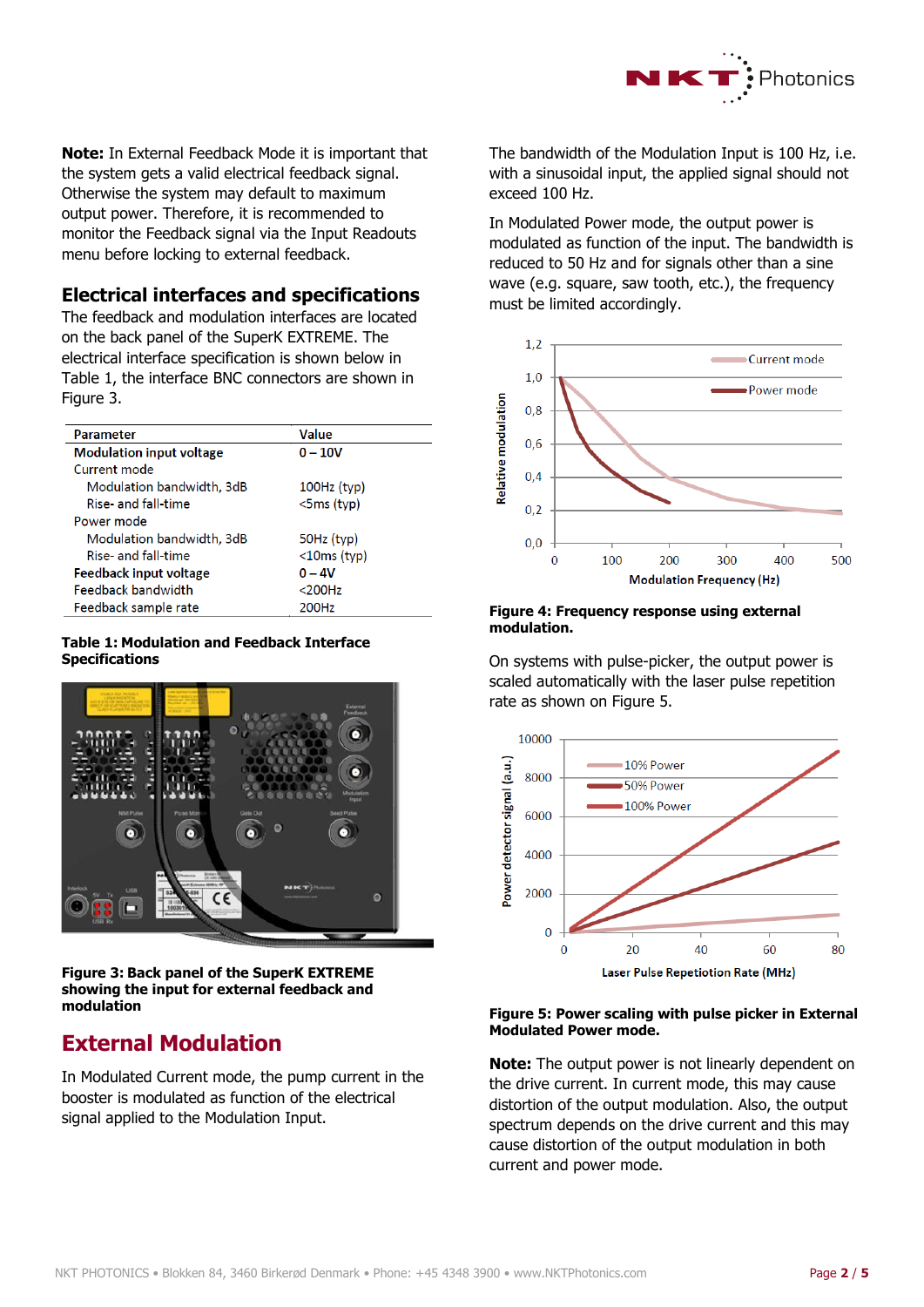

## **External modulation input**

The Modulation Input is a 0 to 10 Volt input. 0 Volt will turn down the output amplitude to minimum level and 10 Volt will turn it up to the level defined by the Ext mod curr set point level. If the set point is set to e.g. 50% in Modulated Power mode and the voltage on the Modulation Input is 5 Volt, the output power from the SuperK EXTREME will be 25%. The input impedance is on the order of 10 kΩ. If no feedback signal is present in the modulated modes, the system defaults to minimum power. If the feedback signal exceeds 10 Volt, the optical output is limited to the set point value.

# **Power Lock External Feedback**

Systems featuring the Power Lock option can operate in External Feedback mode where it is possible to lock the output power to an external signal, such as the Power Lock Monitor on e.g. SuperK SELECT or SuperK VARIA, or an external signal in the customer's detection system.

## **External Feedback Input**

The External Feedback input accepts signals up to 4.1 Volt. However, best performance is obtained using a feedback signal between 1V and 3.5V. The input is equipped with an internal 470  $k \Box$  pull-up resistor, which will turn the output down to minimum level if no signal is applied. The input voltage is regarded as relative to the output power. This means that no calibration of the feedback signal is needed and the feedback will simply lock to the actual voltage on the input when the locking mechanism is activated.

### **Feedback Level**

The Feedback Level corresponds to the Current Level when operating in Current mode. Before entering the External Feedback mode it is recommended to operate the system in Current mode to determine the Feedback Level to use.

The Feedback level can be set to any value between 0 and 90%.

## **External Feedback Function**

The output power level of the SuperK EXTREME is adjusted by setting the Feedback Level. 1.5 **seconds after the level has been set, the system locks to the external feedback signal.** 

The External Feedback stabilization is digital with a sample rate of approximately 200 Hz, which means that the circuit can suppress variations up to approximately 100 Hz.

When Emission ON/OFF is turned OFF and then turned ON again, the system will start up at the current level specified by the Feedback Level. External Feedback is disabled by selecting a different Operating Mode.

#### **Please note**

- **The feedback loop will only allow slow changes on the order of a few percent per second (at 100% power)**
- **The sample rate of the feedback loop is approximately 200Hz and the signal applied to the feedback input will be low pass filtered before sampling to reduce aliasing.**
- **The output may become unstable if the time constant of the external power monitor is slower than 200Hz**
- **The feedback signal slope must be positive – i.e. increasing output power yields increasing feedback signal**
- **The signal locking procedure must be repeated if a different power level is required, or if the pulse repetition rate is changed**
- **Stabilizing the output power in one part of the spectrum may result in reduced stability in other parts of the spectrum**

### **Performance example**

In this example, the output from the SuperK was filtered with a bandpass filter at 520nm.



**Figure 6: Experimental setup for External Feedback operation.**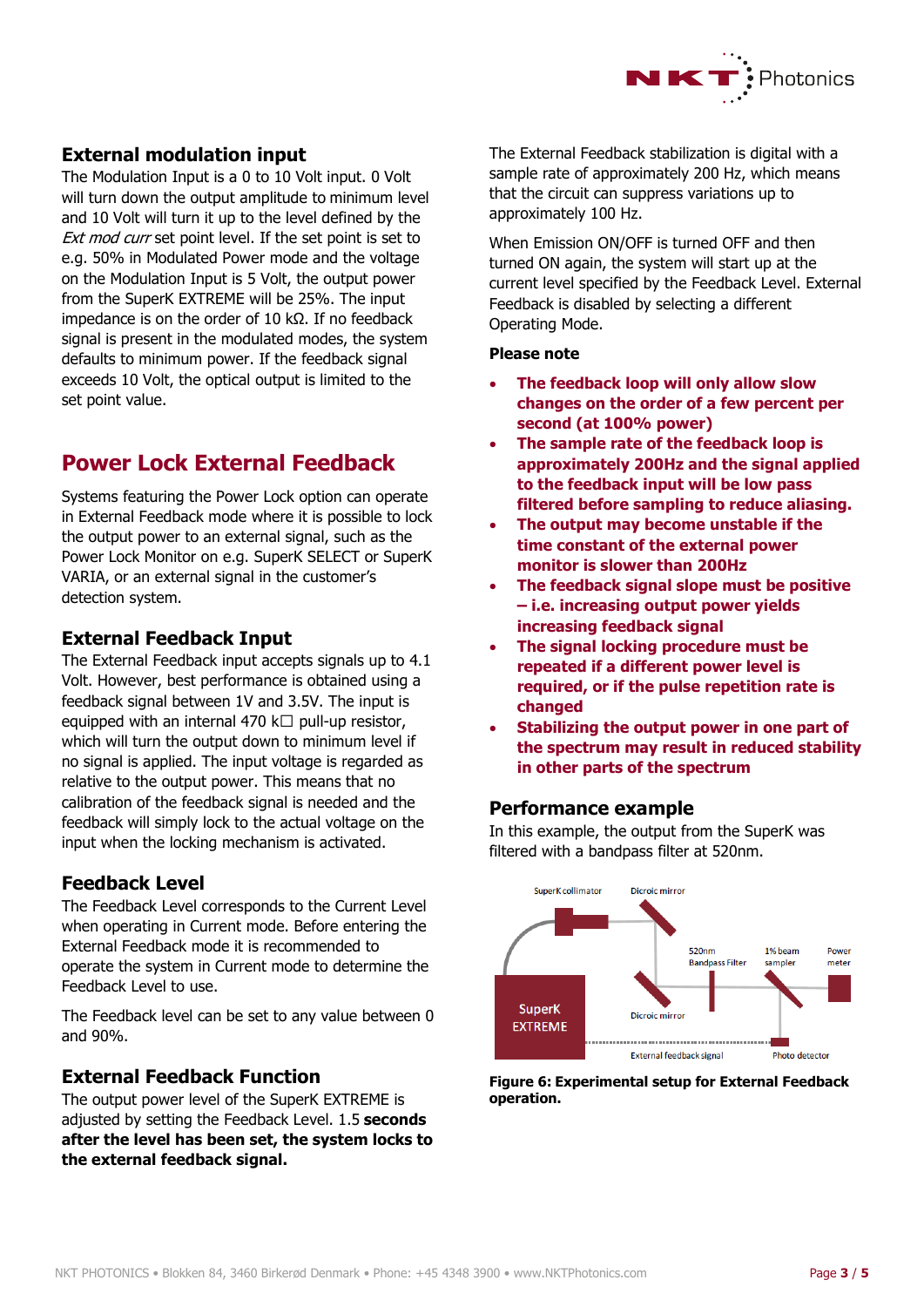

The external feedback signal was generated by sampling 1% of the filtered and directing this to a large area photo detector. The power after the beam sampler was measured with an Ophir PD300 power meter over a period of 21 hours.



#### **Figure 7: Performance example using External Feedback mode over 21 hours test time.**

The filtered power is maintained over the entire period with a peak-to-peak variation of  $\sim 0.1$ mW, corresponding to a relative Variation of 0.4%. The relative standard deviation is 0.15%. These variations include the measurement uncertainty of the power meter.

**Note**: If the feedback signal ratio changes, e.g. due to thermal, polarization or wavelength dependence, this can influence the stability.

# **Using Power Lock with the SuperK Accessory range**

The external power feedback functionality is also designed to be using in combination with Accessory Modules SuperK SELECT and SuperK VARIA in order to enable single-channel power stabilization. The installation of the power monitors is optional and not mandatory for operation of the SuperK VARIA or the SuperK SELECT.

The power monitors is provided in two different configurations:

- 1) Visible and near-IR covering 400 to 900 nm.
- 2) IR range covering 1100 to 2000 nm.

The visible power monitor is best suitable for the SuperK VARIA, whereas the Visible/NIR and the IR monitors can be used to cover the Visible/NIR and IR output of the SuperK SELECT, respectively. The power monitor is usually pre-installed and calibrated from factory and does not require any further readjustment once installed.

For a general description and how to enable external feedback, please refer to the previous section.

## **SuperK SELECT with Power Lock Monitors**

The SuperK SELECT equipped with a Power Lock Monitors can provide a feedback signal to the SuperK EXTREME light source for stabilization of the output power. Below is shown a picture of the SuperK SELECT with a Visible/NIR and an IR monitor installed.



**Figure 8: SuperK SELECT with Power Lock monitors installed**

## **External Feedback electrical interfaces**

To use the Power Lock external feedback, connect the "External Feedback" BNC port on the back panel of the SuperK EXTREME to the connector labeled "Monitor output" on the SuperK SELECT, see Figure 9 and 10. Please note that the external feedback loop can only lock on to one output channel from the SELECT.



**Figure 9: Electrical interface at the back of the SuperK EXTREME**